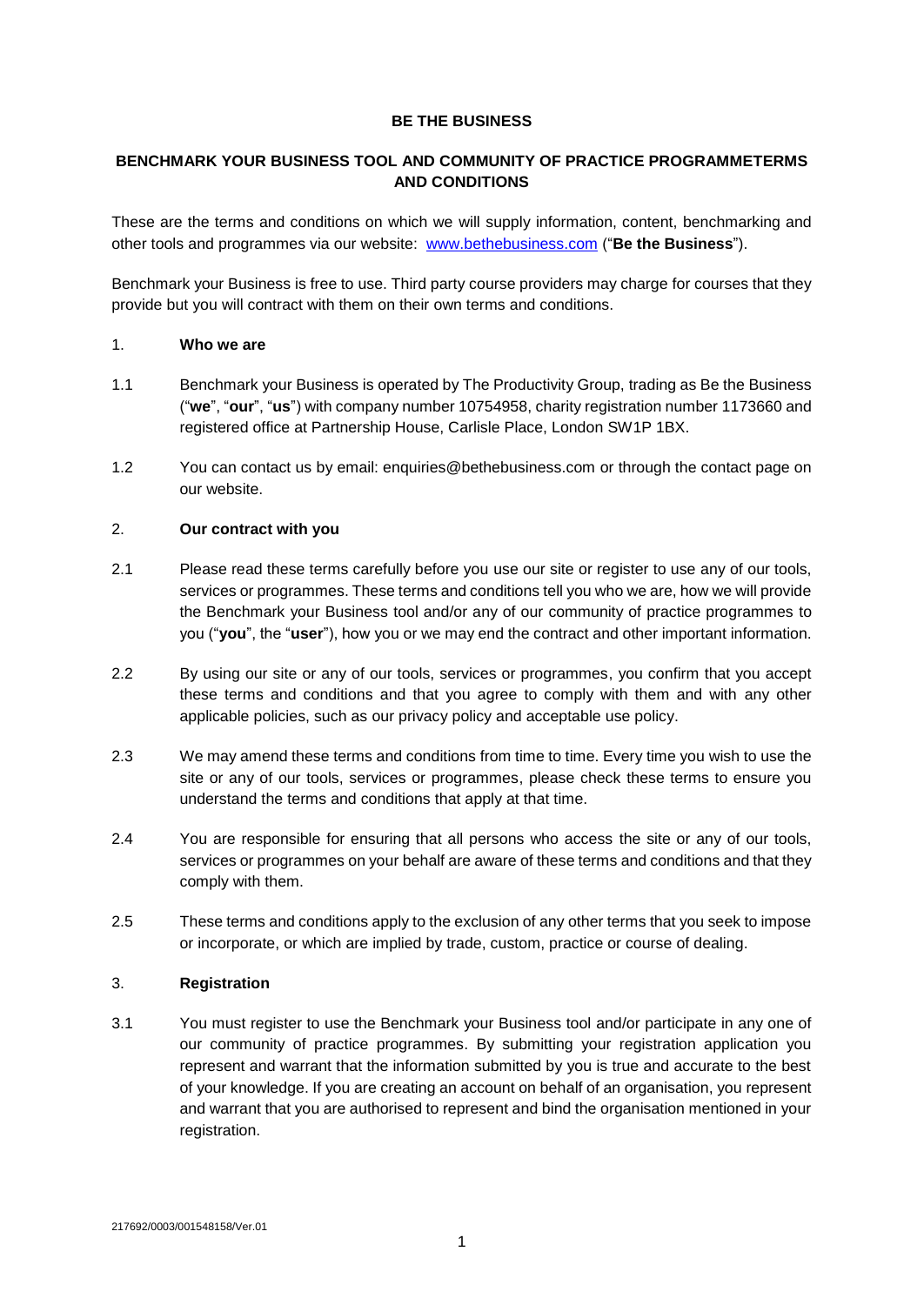- 3.2 We reserve the right to refuse to register an individual or organisation in our absolute discretion.
- 3.3 If you are provided with, or set up, a password or any other piece of information as part of our security procedures during your registration, you must treat such information as confidential, and you must not disclose such information to any third party.
- 3.4 We have the right to disable any user identification or password, whether chosen by you or allocated by us, at any time, if, in our reasonable opinion, you or your authorised personnel have failed to comply with any of the provisions of these terms.
- 3.5 If you know or suspect that anyone other than you and/or your authorised personnel know such confidential identification codes or passwords, you must promptly notify us.

## 4. **Benchmark your Business tool**

- 4.1 The Benchmark your Business tool is an online questionnaire which, when completed, provides your business with a score indicating areas in which your business's productivity could be improved and also provides information on course providers for those areas where your business's productivity could be improved.
- 4.2 We may update the Benchmark your Business tool from time to time to reflect changes to its functionality or changes to users' needs.
- 4.3 We do not guarantee that the Benchmark your Business tool or any content on it, will always be available or be uninterrupted. We may suspend, withdraw or restrict the availability of all or any part of it, for example for security, maintenance or operational reasons.
- 4.4 We do not guarantee that the Benchmark your Business tool will be secure or free from bugs or viruses.
- 4.5 You are responsible for configuring your information technology, computer programs and platform to access the Benchmark your Business tool. You should use your own virus protection software.
- 4.6 You must not misuse the Benchmark your Business tool by knowingly introducing viruses, trojans, worms, logic bombs or other material that is malicious or technologically harmful. You must not attempt to gain unauthorised access to the Benchmark your Business tool, the server on which the Benchmark your Business tool is stored or any server, computer or database connected to our site. You must not attack the Benchmark your Business tool via a denial-of-service attack or a distributed denial-of service attack.

## 5. **Intellectual Property Rights**

- 5.1 We are the owner (or the licensee) of all intellectual property rights in the site, content, the Benchmark your Business tool and any and all associated materials, including any materials provided through your participation in any of our community of practice programmes.
- 5.2 All intellectual property rights in or arising out of or in connection with your use of the Benchmark your Business tool will be owned by us.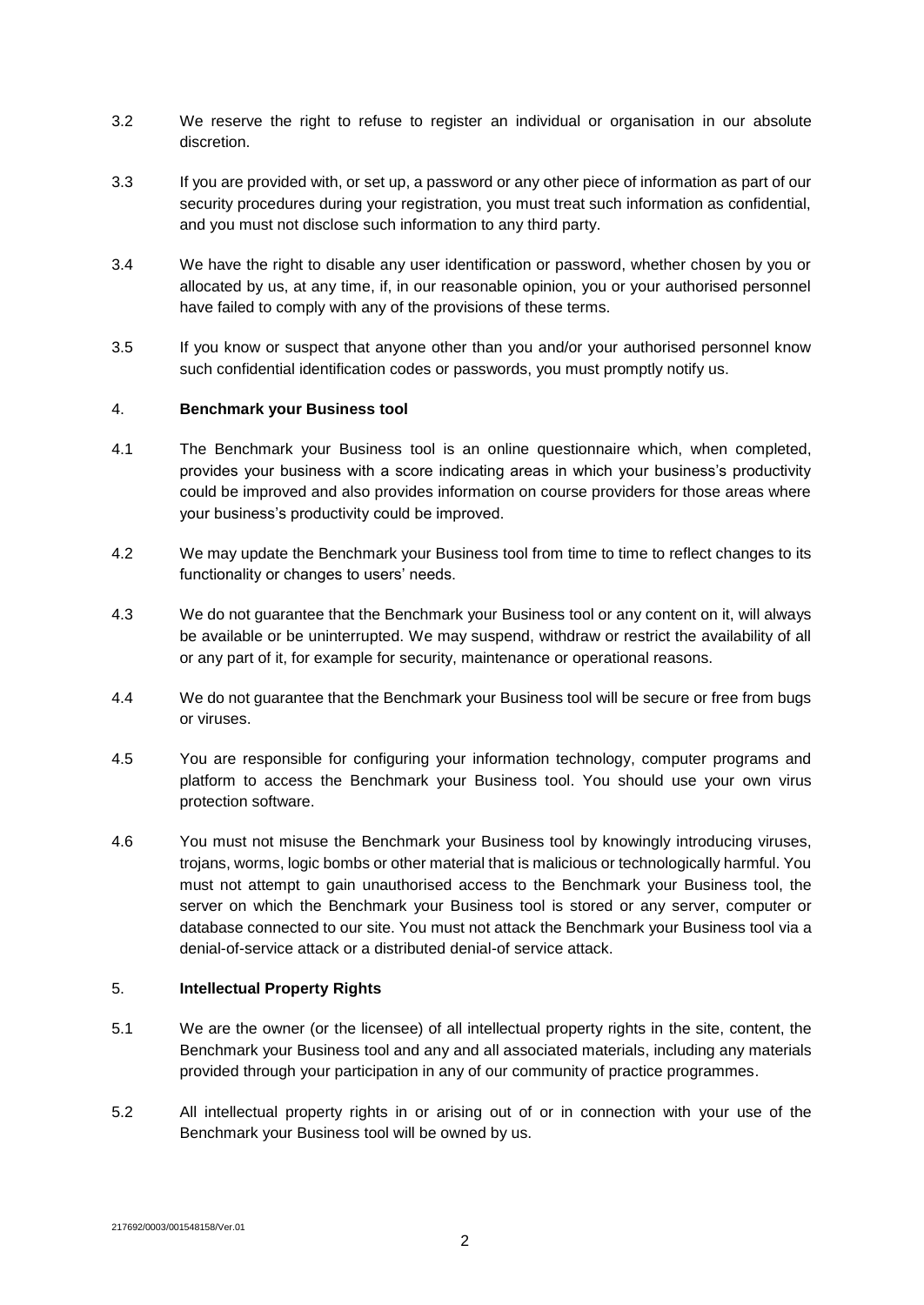- 5.3 We grant to you a limited, non-exclusive, revocable, non-transferrable and non-sublicensable licence to use: (i) the results generated through your use of the Benchmark your Business tool; and (ii) any materials provided through your participation in any of our community of practice programmes, each solely for the purposes of your business and in particular to increase and/or improve productivity and management practices within your business.
- 5.4 All data that you input through your use of the Benchmark your Business tool will be owned by us and we may use this on an aggregated and anonymised basis for any purpose that we determine, including sharing such data with our stakeholders.
- 5.5 We may receive feedback and information about you and your engagement in any of our community of practice programmes and/or any other course that you attend from the course provider(s). We may use this information on an aggregated and anonymised basis for any purpose that we determine, including sharing such data with our stakeholders.

## 6. **Information**

- 6.1 We will only use your personal information as set out in our Privacy Policy.
- 6.2 From time to time we may collect specific information about your business including, but not limited to, company name, location, business sector, turnover, number of employees and company registration number. The purpose of collecting such business information is to help us benchmark your business performance and tailor the information and content presented to you. We will also use this information to gather insight as to the performance and productivity of specific business sectors, industries and locations and we may disseminate such information, on an aggregate or anonymised basis, for the purposes of publicising issues relating to productivity in businesses and to help other businesses improve their productivity.
- 6.3 We may also share information about your business with:
	- (a) course providers delivering any programmes, including any one of our community of practice programmes, for the purpose of being able to run such programmes; and
	- (b) various government agencies in order to help them better understand productivity issues at a macro-economic level.

## 7. **Course providers**

- 7.1 Be the Business may facilitate contact between you and course providers. You agree that we are not responsible for, and do not accept any liability for, any acts or omissions of any course providers.
- 7.2 Any engagement you have with any course provider will be governed by a separate agreement between you and the course provider. For information on any rights or obligations you have in respect of your engagement with a course provider, please contact them directly.
- 7.3 We do not make any representations as to the availability or suitability of any course provider for any particular engagement, including (but not limited to) in respect of their suitability.
- 7.4 We do not participate in any subsequent engagement you may arrange between yourself and a course provider.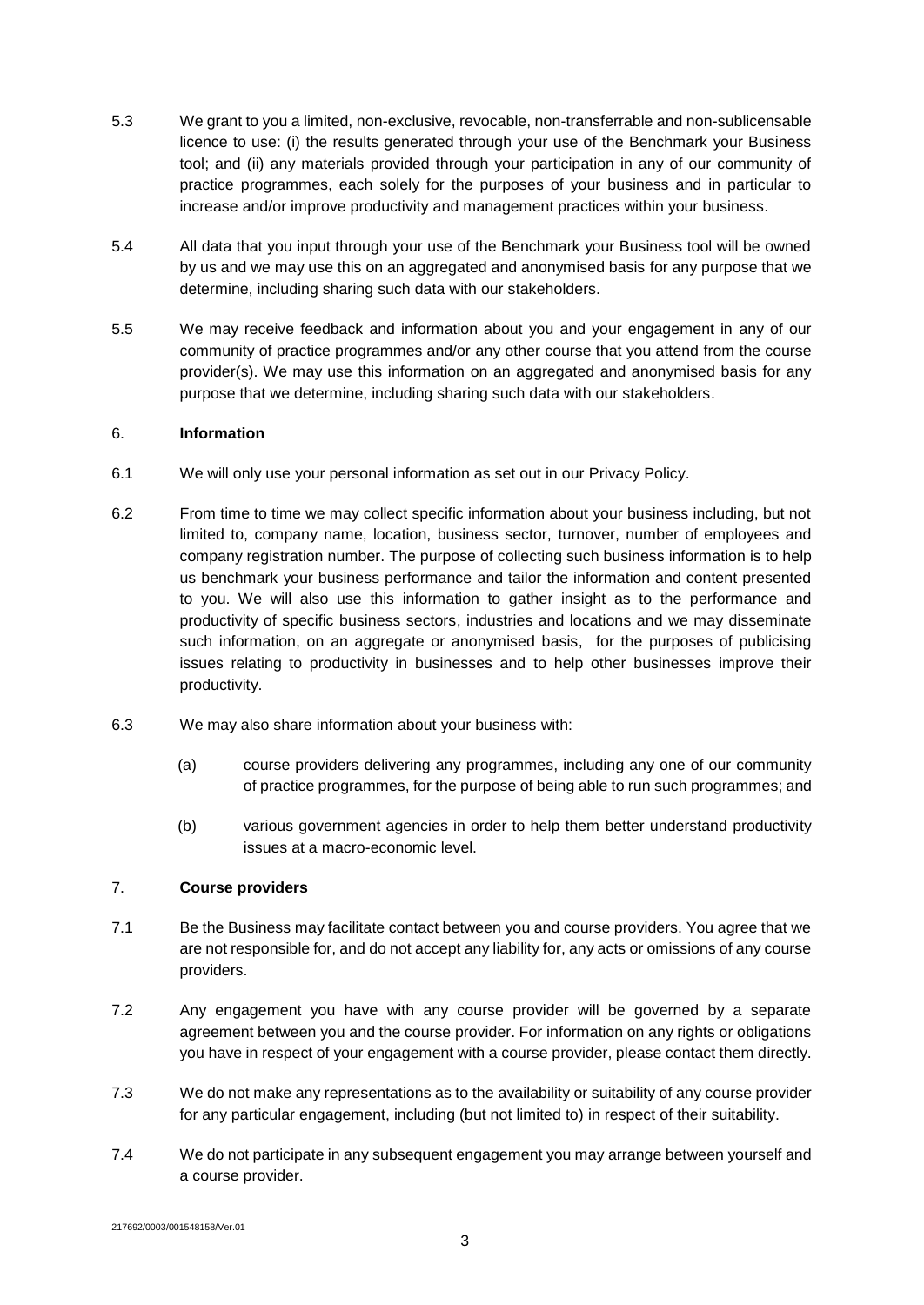7.5 The listing of course providers on our website is based on information provided to us by those course providers. Their listing does not amount to a recommendation, endorsement or confirmation of suitability of the course provider for your needs.

## 8. **Liability**

- 8.1 The content on our website, the Benchmark your Business tool and any materials provided through your participation in any of our community of practice programmes is provided for general information only. It is not intended to amount to advice on which you should rely and professional or specialist advice should be obtained before taking, or refraining from, any action on the basis of the content on our website, the Benchmark your Business tool and/or your participation in any of our community of practice programmes. We make no express or implied representations or warranties with respect to your participation in any of our community of practice programmes and/or use of the Benchmark your Business tool and guarantee no particular outcome or result. Be the Business does not represent or guarantee that any implied or suggested course of conduct, strategy or action will deliver any particular outcome or result or will conform to any applicable law or regulation and Be the Business shall not be liable to any user for any loss or damage (including negligence) that may arise from your participation in any of our community of practice programmes and/oruse of the Benchmark your Business tool or engagement with any course providers.
- 8.2 Where our service, website and/or the Benchmark your Business tool contains links to other websites and resources provided by third parties (including third party course providers), these links are provided for your information only. Such links should not be interpreted as approval by us of those linked websites or information you may obtain from them. We have no control over the contents of those websites or resources.
- 8.3 Although we make reasonable efforts to update the information published as part of our service, we make no representations, warranties or guarantees, whether express or implied, that the content of the Benchmark your Business tool and/or any materials provided through your participation in any of our community of practice programmes is complete or up to date.
- 8.4 The views expressed by any third party course provider do not represent our views or values.
- 8.5 Nothing in these terms and conditions shall operate so as to restrict or exclude liability which cannot be so restricted or excluded in law.
- 8.6 Subject to these terms and conditions, Be the Business shall not be liable to you in any circumstances in contract, tort (including negligence or breach of statutory duty) or otherwise howsoever arising or whatever the cause thereof, for any:
	- (a) loss of profit;
	- (b) loss of business;
	- (c) loss of reputation;
	- (d) loss of contracts;
	- (e) loss of revenues or anticipated savings;
	- (f) loss of or damage to goodwill;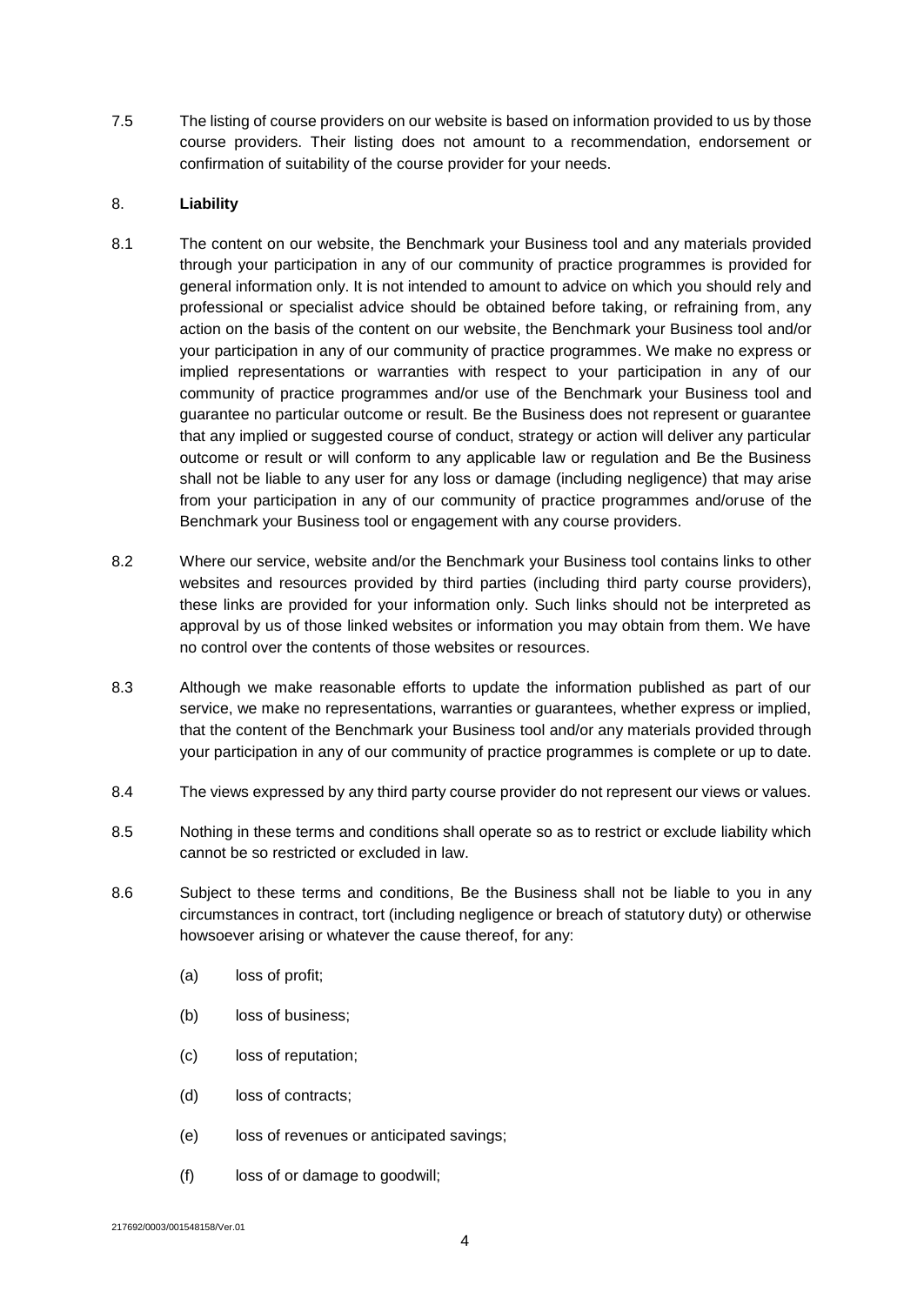- (g) loss of use or corruption of software, data or information;
- (h) ex-gratia payments; or
- (i) special, indirect or consequential damage of any nature.
- 8.7 Subject to these terms and conditions, Be the Business's total liability to you, whether in contract, tort (including negligence), for breach of statutory duty, or otherwise, arising under or in connection with these terms and conditions shall be limited to £1,000.

## 9. **Termination**

- 9.1 Without affecting any other right or remedy available to you or us, either you or we may terminate these terms and conditions with immediate effect by giving the other party written notice.
- 9.2 On termination of these terms and conditions, your access to any of our community of practice programmes and the Benchmark your Business tool shall cease and your access to any part of our website that requires registration will also cease. We will continue to hold and use all data that you provided through your use of the Benchmark your Business tool.
- 9.3 Termination of these terms and conditions shall not affect any rights, remedies, obligations or liabilities of the parties that have accrued up to the date of termination.
- 9.4 Any provision of these terms and conditions that expressly or by implication is intended to come into or continue in force on or after termination of the contract shall remain in full force and effect.

#### 10. **Communities of Practice Terms**

- 10.1 Competition law compliance is of particular importance when organisations operating in the same or similar sectors come together to discuss business-related matters. Specifically, information exchange in respect of commercially sensitive matters can lead to price-fixing or market sharing.
- 10.2 Be the Business, in hosting communities of practice, will under no circumstances require participants in any of our community of practice programmes to disclose, share or otherwise exchange commercially sensitive business information which could give rise to a competition law breach.
- 10.3 You acknowledge that to act in breach of UK competition law can give rise to civil and criminal investigations, fines and/or imprisonment, depending on the severity of the breach.
- 10.4 With that in mind, and as part of a community of practice, you agree the following:
	- (a) **NOT** to directly or indirectly exchange with another participant commercially sensitive or business confidential information;
	- (b) **NOT** to directly or indirectly exchange with another participant its intentions regarding current or future conduct re pricing or quantities, including in relation to sales, customers, market shares, margins, input and output costs, and areas of operation.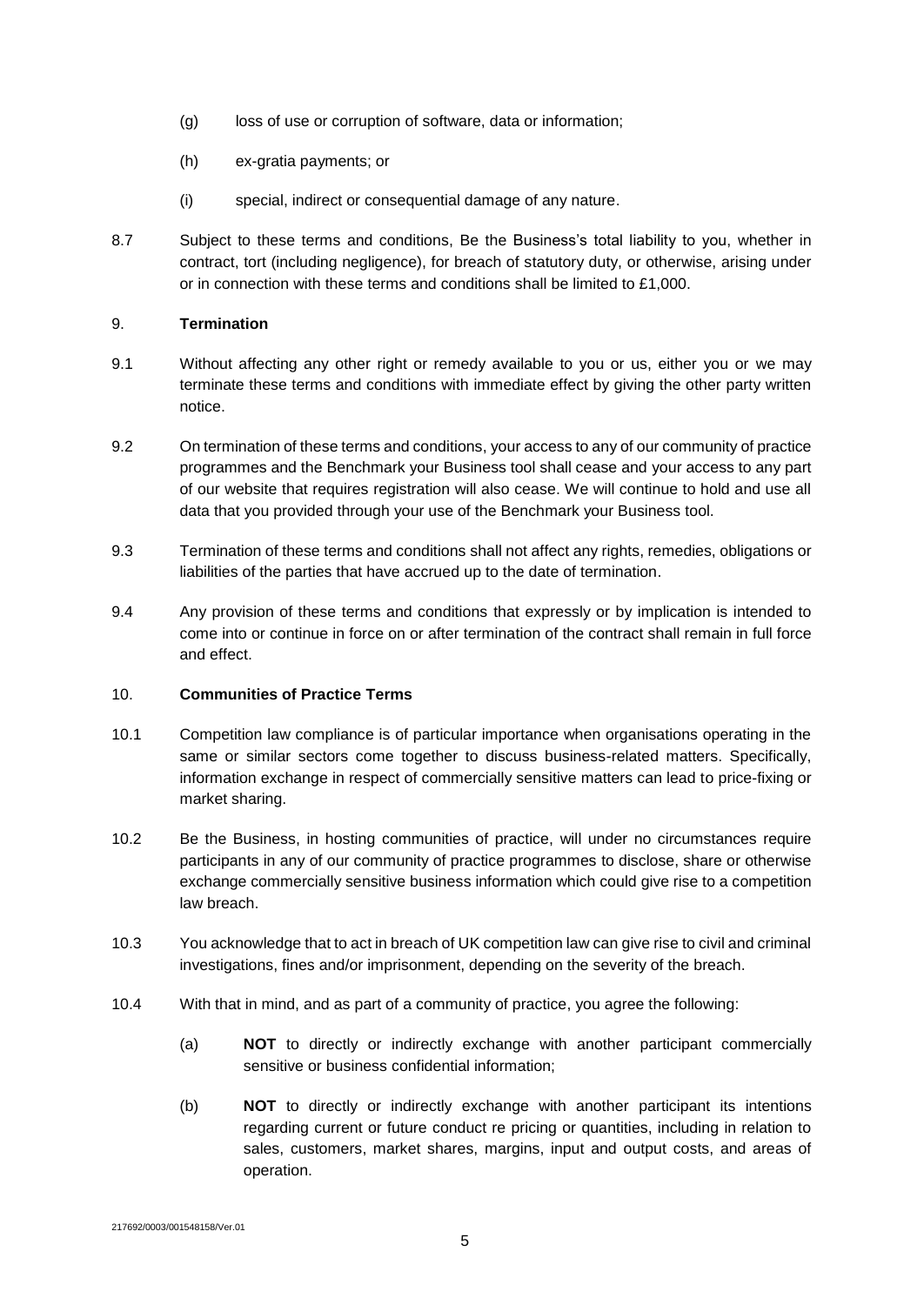- (c) **TO** immediately distance itself from any potentially anti-competitive discussion and/or conduct and to report the same to the relevant Be the Business contact.
- (d) **TO** consider whether any activity or event could give rise to a diminishing of Participants' incentives to compete against each other on the relevant market(s) and **TO** report any such concerns to the relevant Be the Business contact.
- 10.5 In the course of participation in a community of practice, you may have access to confidential information relating to Be the Business and/or other Participants. You agree not to use or disclose this information to any person or to commercially exploit the information either during participation in community of practice or at any time afterwards, unless otherwise agreed in writing with the party disclosing the confidential information or disclosure is required by law.

## 11. **General**

- 11.1 We shall not be in breach of these terms and conditions nor liable for delay in performing, or failure to perform, any of our obligations under these terms and conditions if such delay or failure result from events, circumstances or causes beyond our reasonable control.
- 11.2 We may at any time assign, mortgage, charge, subcontract, delegate, declare a trust over or deal in any other manner with any or all of our rights and obligations under these terms and conditions.
- 11.3 You shall not assign, transfer, mortgage, charge, subcontract, delegate, declare a trust over or deal in any other manner with any of its rights and obligations under these terms and conditions.
- 11.4 If we do not insist immediately that you do anything you are required to do under these terms, or if we delay in taking steps against you in respect of your breaking any of these terms and conditions, that will not mean that you do not have to do those things and it will not prevent us taking steps against you at a later date.
- 11.5 No one other than the user and Be the Business shall have any right to enforce any of these terms and conditions.
- 11.6 Nothing in the terms and conditions is intended to, or shall be deemed to, establish any partnership or joint venture, constitute a party the agent of the another party, or authorise a party to make or enter into any commitments for or on behalf of any other party.
- 11.7 Each paragraph of the terms and conditions operates separately. If any court or relevant authority decides that any of them is unlawful or unenforceable, the remaining paragraphs will remain in full force and effect.
- 11.8 These terms and conditions constitute the entire agreement between the user and Be the Business relating to its subject matter and supersedes and extinguishes all previous agreements, promises, assurances, warranties, representations and understandings between them, whether written or oral.
- 11.9 You acknowledge that in entering into these terms and conditions you do not rely on, and shall have no remedies in respect of any statement, representation, assurance or warranty (whether made innocently or negligently) that is not set out in these terms and conditions.